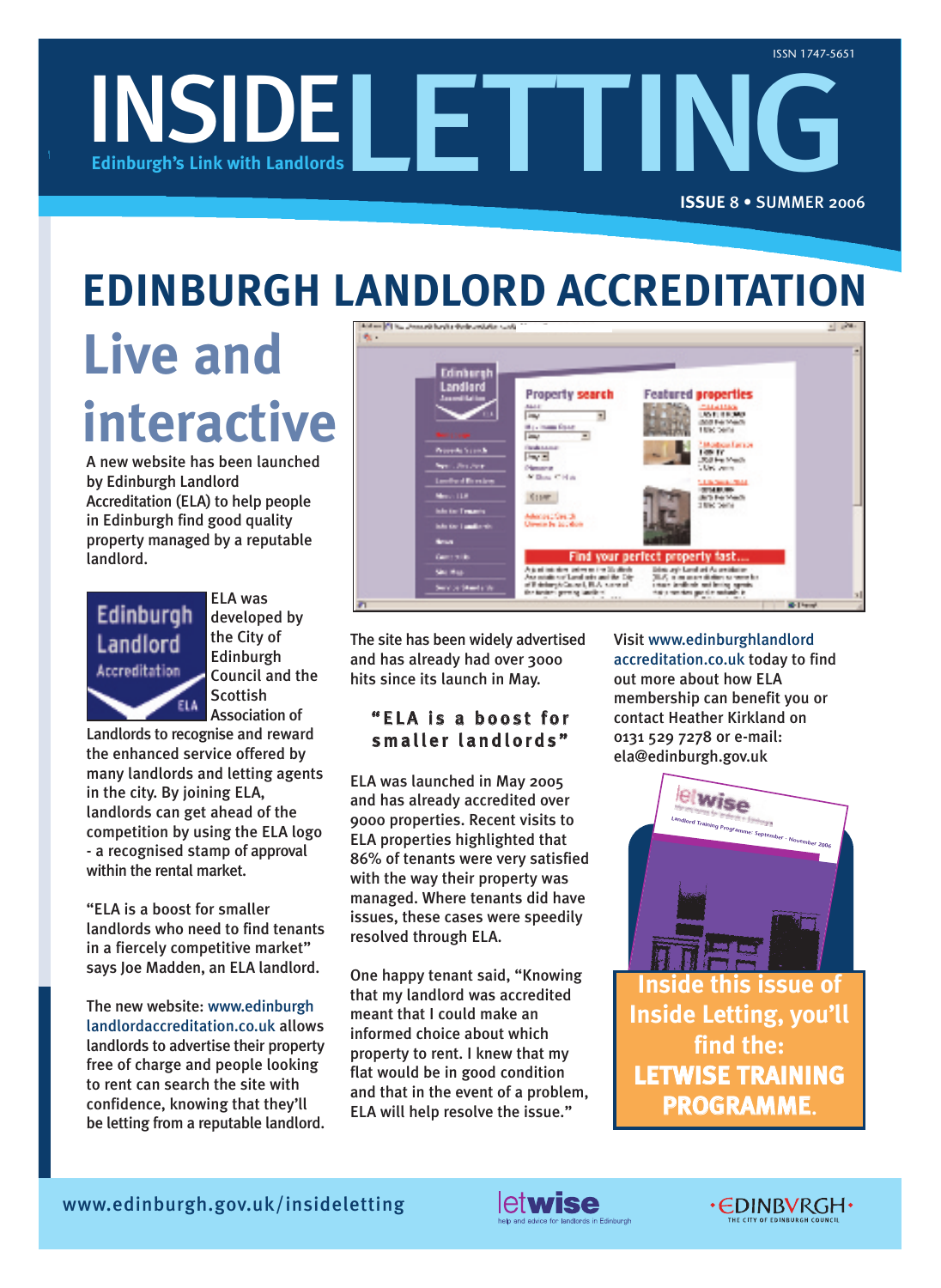### **INSIDE LETTING**

**Inside Letting is a quarterly publication produced by letwise for landlords and letting agents in Edinburgh.**

### **FEEDBACK / LETTERS**

**If you have any thoughts/ issues or comments on the magazine, would like to suggest/contribute an article, or would like to have a question answered on the help page, please contact:** 

**Editor - Inside Letting letwise The City of Edinburgh Council 23 Waterloo Place Edinburgh EH1 3BH**

**or e-mail insideletting@edinburgh.gov.uk**

**If you would like to receive additional copies of Inside Letting please call 0131 529 7454.**

### **INSIDE LETTING GET INVOLVED**



www.edinburgh.gov.uk/insideletting

Inside Letting is looking for landlords

and letting agents to join the Editiorial Board which informs the design, content and development of this magazine. The board meets quarterly so it's not a huge commitment and it gives you the opportunity to raise issues which you think would be of interest to the wider letting industry.

If you're interested, contact Lindsay Souter on 0131 529 2178 or e-mail: lindsay.souter@edinburgh.gov.uk

# **letwise update**

**letwise have been busier than ever this year as the landlord training programme continues to be popular with both landlords and agents.**

**There are still places available on our Antisocial Behaviour training course which helps you understand your responsibilities as a landlord and manage problem tenants.**

**And keep an eye out for a couple of new courses in the September – November 2006 programme. See the pull out inside this issue of Inside Letting for further details and information on how to book a place on any of these courses.** 

**..................................................................................................**

**Look out for our customer satisfaction survey. If you get one, please complete it and return it to us. Your feedback helps us develop services that meet your needs. You could be the lucky winner of a £50 shopping voucher, so don't delay in sending it back!**

**..................................................................................................**

**Letwise are hosting EDINBURGH LANDLORD DAY on TUESDAY 14th NOVEMBER - giving landlords the opportunity to learn more about the practical and legal aspects of managing their property and tenancies, and to meet and exchange experiences with other landlords.**

**It also gives companies the opportunity to raise their profile with a large audience of landlords, letting agents and other organisations with an interest in Edinburgh's property market.**

**This a free event being promoted to around 10,000 landlords in the city. There will be a number of seminars by prominent speakers and many stall holders offering advice and services.**

**For more information about this event, or if you're interested in exhibiting or the sponsorship opportunities available, contact Rosalind Laidlaw on 0131 529 7454 or e-mail: rosalind.laidlaw@edinburgh.gov.uk**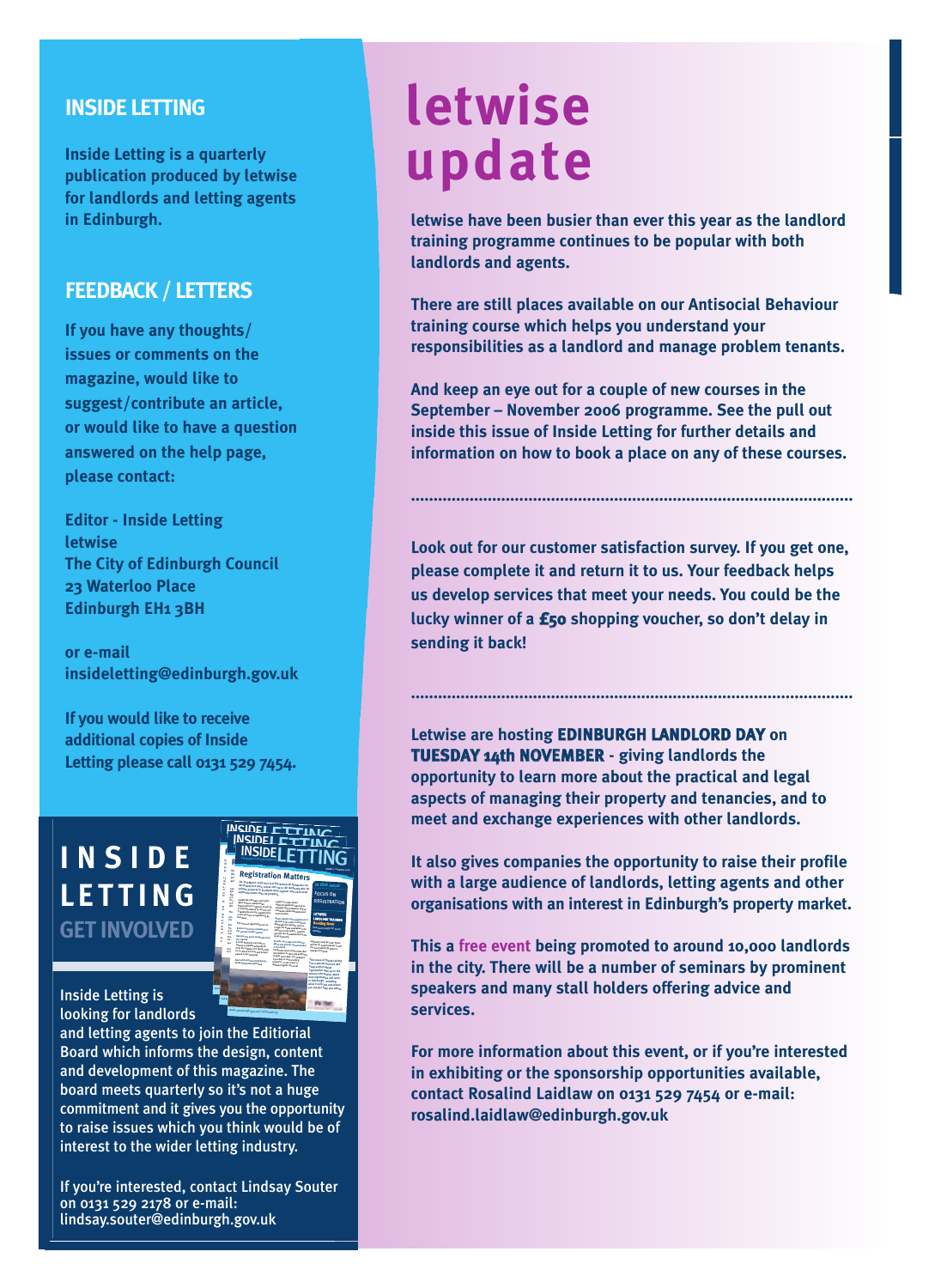# **BUY TO LET Edinburgh's the place to be**





Edinburgh is one of the most attractive places in the UK to buy property to let, according to independent research carried out for Edinburgh-based Grant Management.

The property management and investment company, who have properties throughout Scotland, are keen to expand following the creation of a £100m joint venture fund with the Bank of Scotland.

So they commissioned an independent analysis of the rented domestic property market across the UK. The research looked at a range of factors in 80 university towns and cities. Property prices, current employment levels and anticipated growth and population projections were all examined, as well as likely demand from students and appreciation rates. And the end result is a "top twenty" of the best places to invest on the basis of likely rental profits.

Taking a variety of factors, including market size, growth and profit, Edinburgh comes out as the No1 place to invest in the UK.

The other hot spots are Liverpool, Manchester and Nottingham, with Glasgow also making it into the top 10.

### " E d in b u r g h ' s th e No1 place to invest"

As Peter Grant - Managing Director of Grant Management explains, there are a number of factors that make Edinburgh a particularly attractive option: "We discovered that it has the second highest rental demand in the country and one of the highest proportion of students to population. It's also continuing to grow – it's the 6th fastest growing city of the 80 researched."

So, whilst they plan to expand south of the border - with 26 cities in their sights over the next two years - Edinburgh will continue to be a very strong market for the company, and an attractive option for their investors.

# *in brief*

### More women investing in property to let

More women than ever before are investing in property to let. Some agents report that 40% of their clients are female, a rise of 5% over the last year.

Research by Landlord Mortgages, revealed that:

● 24% of all buy to let properties sold so far in 2006 were bought by women. In 2005 the figure was 20%.

● Women pay more than men for a property as they prefer to purchase properties which need less major work done, making them generally more expensive. The average purchase price for a woman is £142,000 compared to £120,739 for men.

● Women will put down a higher deposit - 24% compared to 20%, therefore reducing their monthly mortgage repayments.

● More women are choosing not to sell their own property when they move in with partners or get married.

Worries about pensions and needing an investment to pay for raising children are also factors driving women into residential letting. The flexibility of letting also fits in with caring and organising a family. And analysts don't discount the effect of female presented property shows like Property Ladder and Relocation, Relocation.

www.edinburgh.gov.uk/inside letting **/ 3**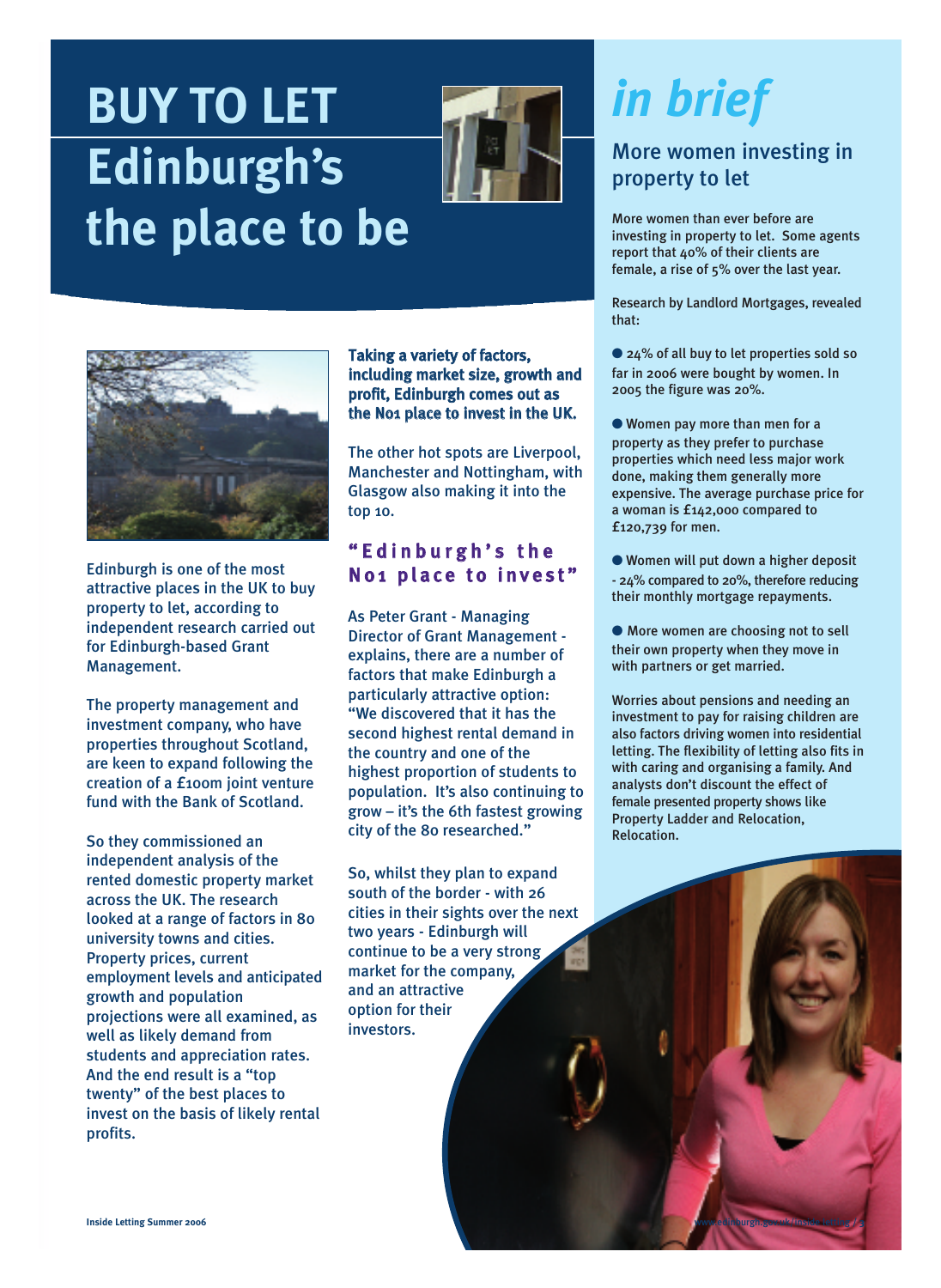# **Q&A**

**In this issue we turn the spotlight on Splendid Property Management, launched just before last year's Edinburgh Festival. They concentrate on managing student flats of a high standard with a minimum of three bedrooms. Property owners Nicholas Webber, James Brooks and Darren Hobbs set up the company with a view to providing a simple, understanding and professional service that would take the properties neighbours into account as well. Their sister company Splendid Events employs 500 students every year.** 

Q. How many properties do you manage and where are they?

A: We currently manage 30 properties in Central Edinburgh – our main market is students so most of our properties are in areas such as the New Town, Old Town, Marchmount, Newington and Bruntsfield.

Q. Why Edinburgh? What's so special about its rental market?

A: The attraction of Edinburgh's architecture led us to first invest in property here, but the biggest reason has to be our advantage of having a pool of 500 employees within Splendid Events. This makes it easy for us to fill decent properties with tenants we already know and trust. On top of this, Edinburgh has a very large student population so there's always a need for good quality, wellmanaged accommodation.

Q. Have you attended any letwise courses?

A: Yes - we've attended most of them and found them to be informative, useful and interesting. The Tenancy Agreements course was particularly helpful in plugging gaps in our knowledge.

Q. What do you think of Edinburgh Landlord Accreditation?

A: We think ELA is a great first step in rewarding good landlords who provide a high level of service. All our properties are HMOs so we already meet a high standard, but membership of ELA proves our commitment to continually providing an excellent service.

### Q. Best landlord story?

A: We find ourselves almost spoon feeding students at times. A classic



was when we had a call complaining that the bath water wasn't as hot as they'd have liked. A quick visit showed that the tenants had failed to turn up the heating. We also have been known to pop round to screw a light bulb in a little tighter!

#### Q. What advice would you give to landlords just starting out?

Buy your property and hand it over to us - we'll make sure you never have any issues! On a more serious note, location is always a major factor when purchasing property. When in doubt, speak to a letting agent.

### **What are REITs?**

The new buzz in the financial press are Real Estate Investment Trusts (REITS).

REITs allow you to indirectly invest in property. You don't own the bricks and mortar outright and don't need to find a tenant, collect rent, organise repairs, deal with insurance or even employ a letting agent. REITs will pool investors' assets to buy a portfolio of properties which will be let to companies or individuals.

Shares in REITs will be bought and sold like any other shares. It's likely that you'll be able to buy REIT shares directly or through pension and investment plans, such as through their ISAs.

At least 75% of a REIT's income will be Corporation Tax free. Tax is collected from the investors in the REIT and not the REIT itself. The REIT does not pay tax on any income or capital profit earned from property investment. That's the part of the business that is tax free. The remainder of the business will be taxed in the normal way. Members of a REIT scheme would not need to register with their local authority as landlords.

#### So how does a company qualify for tax exempt REIT status?

- $\vee$  The REIT must be a property letting business and UK resident for tax purposes
- $\vee$  The REIT's shares must be listed on a recognised stock exchange
- $\mathcal V$  More than 75% of the REIT's income
- must come from property rents.  $\vee$  90% of a REIT's net taxable profit

must be paid out to investors by the usual tax return filing date

- $V$  The REIT must operate at least three properties during each accounting period
- $\mathscr V$  No single property can represent more than  $40\%$  of the total value of the properties held in the property letting business.
- $V$  The REIT is not allowed to sell any building that it has developed for at least three years after completion.
- $\mathscr$  A single shareholder should not own more than 10% of a REIT.

#### **FOR MORE INFO ON REITS:**

**www.hm-treasury.gov.uk**

**www.rics.org/property/propertyfinance andinvestment/realestate investmenttrusts**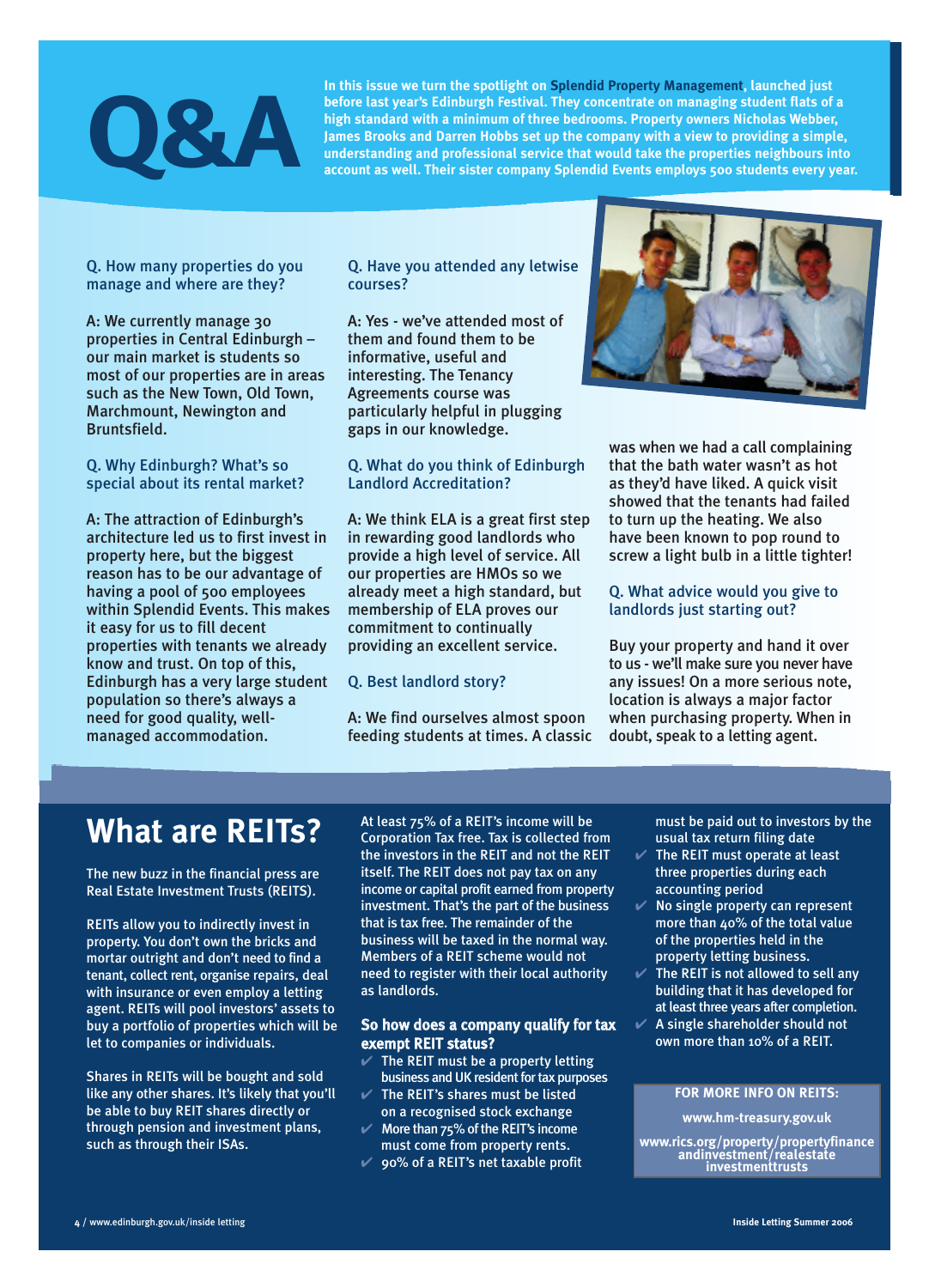# **HMO QUOTAS**

High concentrations of HMO properties in some areas of the city have prompted the Council's Planning department to look at the way applications are dealt with.

**At the end of 2005 the Planning Committee sent out over 1500 copies of proposed new guidelines for consultation. The main proposals are as follows:**

 $\bullet$  In certain areas, immediately to the south of the city centre, planning permission will not be granted for further HMOs in these wards.

● Where the number of HMOs is more than  $40\%$  of the total number of households, the area will be considered "sensitive".

● When planning applications are submitted for new HMOs in "sensitive" areas, the new guidelines recommend that planning permission will not be granted.

● Where the level of HMO use sits just below the 40% threshold and is at risk of becoming "sensitive", careful consideration of the proposal will be required and refusal may be necessary.

● Where objections to license applications are received for properties in "sensitive" areas, they will be presented to the



Regulatory Committee, who will take into account the location of the property in addition to the usual factors it would normally consider.

● There will be no retrospective removal of licenses.

● The Council will continue to develop its initiatives to ensure responsible renting with individual landlords, letting agencies and the city's universities.

### NEXT STEPS

The responses to the consultation will be reported to the Planning Committee later in the year.

No final decisions have been made by the Planning Committee with regard to the HMO supplementary Planning Guidance.

### WANT TO KNOW MORE

Contact Andrew Sikes on 0131 469 3412 or e-mail: andrew.sikes@ edinburgh.gov.uk

# **10 TOP TEN Tenancy Deposits**

**One of the most common issues that letwise deal with are tenancy deposit disputes. Here are 10 simple rules to help you avoid time-consuming arguments:** 

- **1 Take a proper inventory. Make sure you know exactly what is in the property and the condition of the items. Take photos or film the contents.**
- **2 You can only take a maximum deposit which is the equivalent of two months rent.**
- **3 You must detail how you will hold the money and state whether or not interest is payable on it. You can put this information in the lease.**
	- **You must give the tenant a proper receipt for the deposit.**

**4**

**7**

- **5 Specify what the deposit may be used for. The Housing Act (Scotland) 2006 now allows you to use a tenancy deposit for unpaid rent.**
- **6 Inspect the property with the tenant present before they move out so deposit deductions can be agreed together.**
	- **Deductions should not be made for fair wear and tear.**
- **8 Any money withheld should be backed up with receipts and invoices.**
- **9 Tenancy deposits should be given back as soon as possible - ideally within 14 days of the tenancy ending.**
- **10 Attend the letwise Deposits Course. For more information, see the letwise training programme inside this issue of Inside Letting.**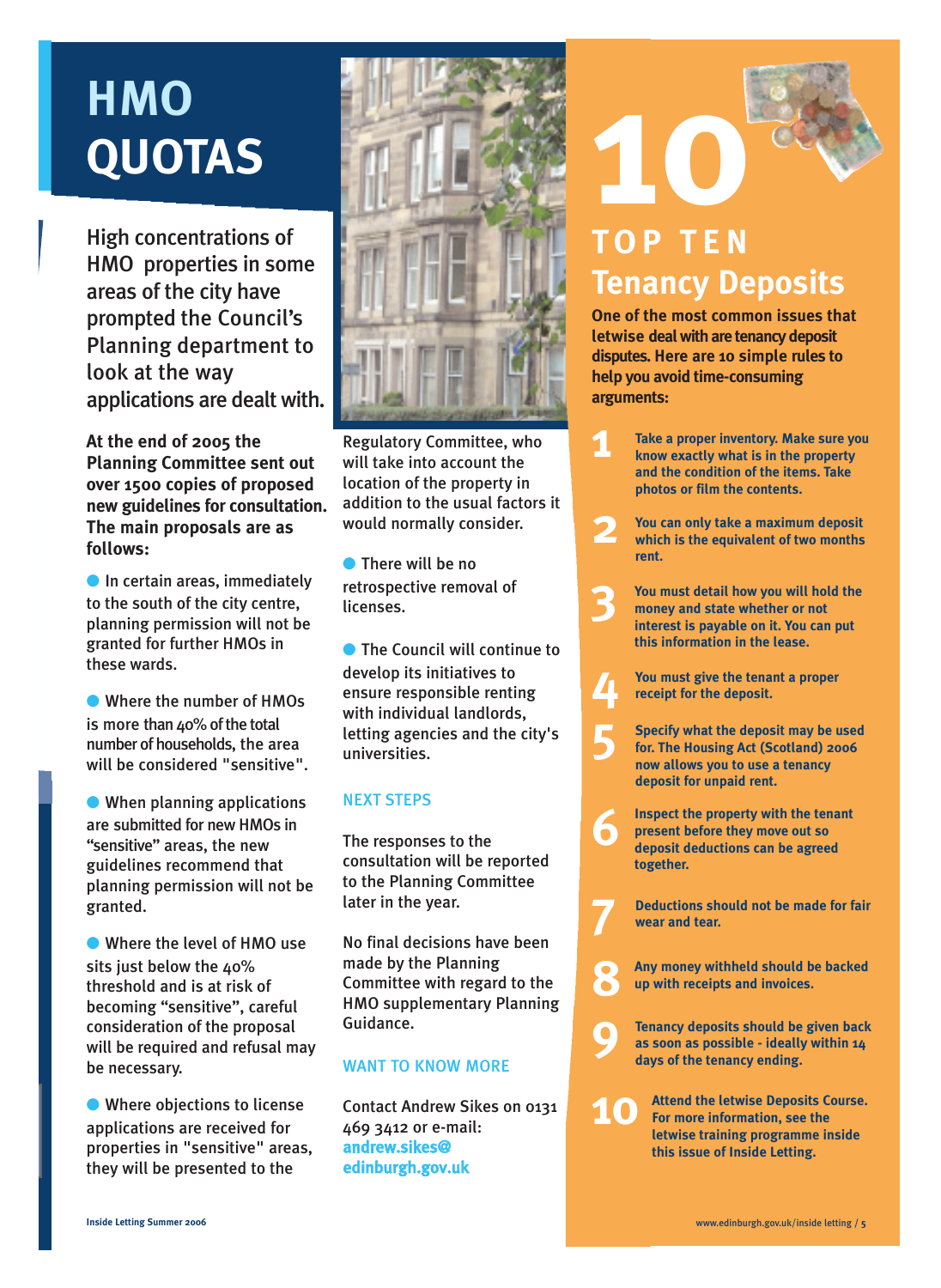### **HOLIDAY LETS**

Many new buy to let investors are attracted to the high profits of holiday letting. But with average rents of £800 per week for a three bedroom flat, investors have to be prepared to work hard. Flats have to be of a higher standard with better quality fixtures and fittings e.g. not just a TV but a cable or digital service. And bear in mind that before each let you'll have to:

 $\vee$  Clear the flat of personal property and make sure it's spotless

 $\vee$  Make sure you leave nothing that would help someone to steal your identity e.g. personal papers

 $\vee$  Ensure appliances are safe and in working order

### **What is a holiday let?**

According to the Inland Revenue holiday lets are:

### ● Furnished

● The accommodation is available for let to<br>the public for at least 140 d the public for at least 140 days during the<br>tax year<br>A The

● The property is actually let to members of the public for at least 70 days during the tax year

● Lets should not be for more than 31 days at a time.

### $\vee$  Change the bedding

 $\vee$  Inspect the flat and keep the inventory up to date.

Operating holiday accommodation can be time consuming so you may wish to appoint an agent to carry out the day-to-day work required. If you live or are holidaying abroad, your holiday tenants won't be able to rely on you to deal with any problems and there will be an expectation that their problems are dealt with promptly and that their accommodation is in excellent order.



### *Registration*

The Spring edition of Inside Letting contained a Focus on Registration, with lots of information and advice about the registration process.

A high profile local publicity campaign informed private landlords of their legal requirement to register their property before 30 April 2006.

To date, 17,696 landlords with 21,994 properties are going through the Registration process.

There have been some teething problems with the Registration website which are unfortunately outwith the Council's control as it's operated by the Scottish Executive. Every local authority is experiencing similar problems.

Information on the letwise website: www.edinburgh.gov.uk/letwise will help landlords navigate the Registration website and gives some helpful tips on how to avoid the problems being experienced.

Currently the register can't be searched online by the public until the application has been fully processed and payment

### Theatrical Digs

You may want to consider providing digs to actors during this year's Fringe Festival. Some 17,000 performers and crew are estimated to take part in the Fringe. Many stay for the full three weeks so beds are at a premium. An earlier Fringe survey of performers found that accommodation was their single biggest expense, and it's increased by 120% over the last ten years. What you ask for in rent is up to you, but bear in mind that the Equity rate for living expenses is £170 per week. Check out the following websites if you think you'd like to short term let to performers:

**www.castingpeople.com**

**www.showdigs.co.uk**

**www.theatredigz.com**

And remember:

 $\vee$  Genuine holiday lets are exempt from the national registration scheme for private landlords.

 $\vee$  As the tenants won't be using the accommodation as their only or principal home, you should not create any form of tenancy. letwise can provide you with a holiday let agreement.

For more information or for a copy of the holiday let agreement, contact letwise on 0131 529 7454 or e-mail: letwise@edinburgh.gov.uk

made but this should be available in late Autumn. The Council is working closely with the Scottish Executive to get these problems sorted out - so please bear with us. letwise will continue to provide you with regular updates about the Registration process.

Remember, to let property in Scotland you must have made a valid application to register. If you don't register your property you are committing an offence. You can register your property online at www.landlord registrationscotland.gov.uk or by calling 0131 469 5293 or 0131 529 7247 for an application form.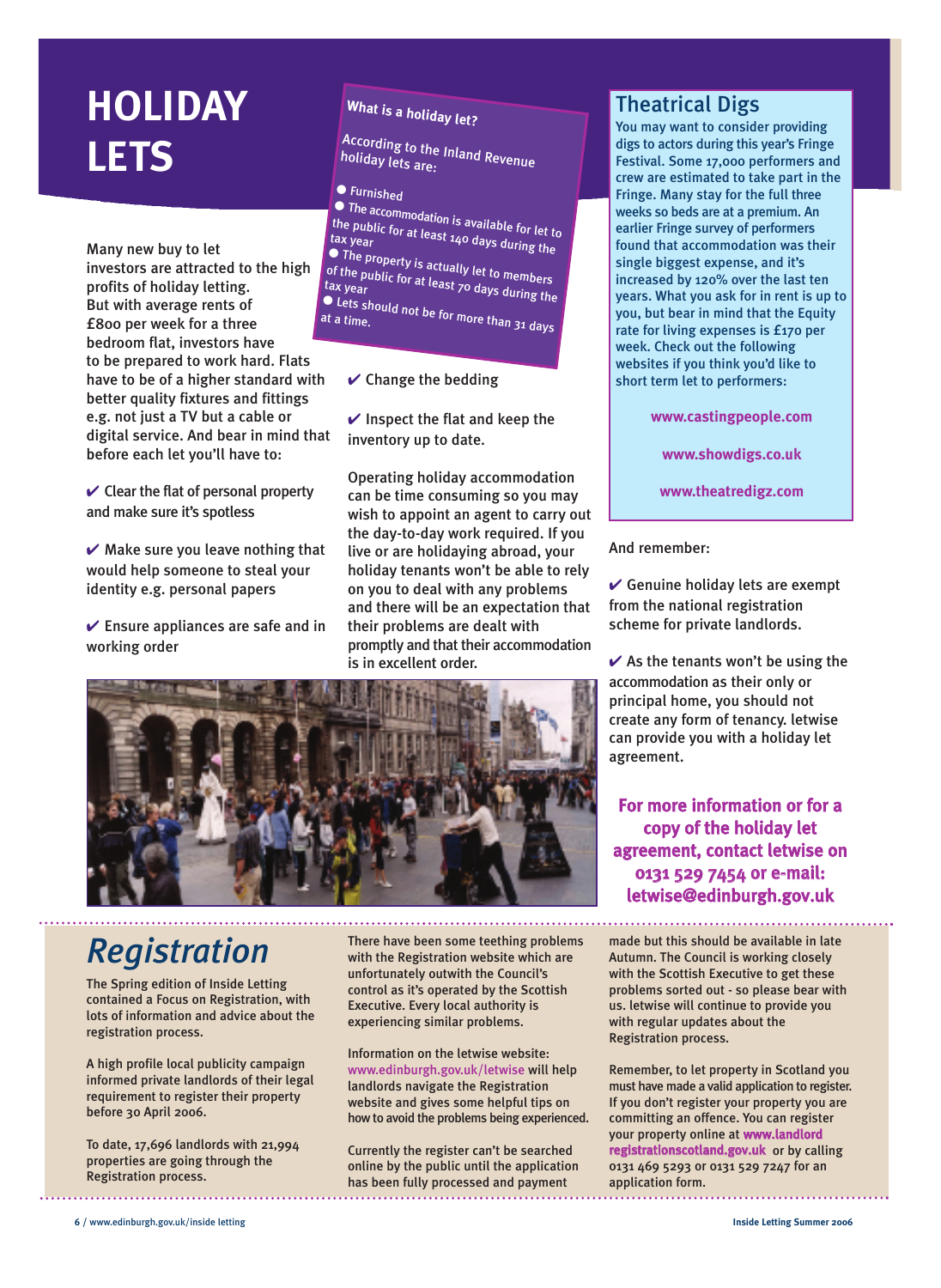### **Protecting your investment**

Landlords need to protect their property investment by carrying out regular maintenance - dealing with small problems as they occur, rather than waiting until they turn into large, expensive problems further down the line.

So if you own flats, you must monitor the maintenance requirements for the whole tenement block, which both you and the other owners are responsible for.

Edinburgh Stair Partnership (ESP) is the Council's property management service for tenements. Colin Kelsall, Operations Manager, gives some tips:

"Cast your eye over the building each time you approach the front door or step out into the back green. You'll quickly become familiar with details of the building.

"Initially you're looking for anything that appears out of place or defective, such as water staining from overflow pipes, a leaking gutter, crumbling or cracked stones, loose or missing pointing to stonework joints, or missing slates.

"You're looking for changes - a new water stain will become instantly noticeable if you're familiar with the building's appearance, enabling far



**CONSURGH STAIR PARTNERSHIP** 

quicker diagnosis and repair.

Like it or not, buildings need to be maintained. The best way to do this is to be proactive and consider a planned approach. Spending a little money on a regular basis will save you money in the long run. Get the whole roof checked out once a year by a competent person such as a surveyor or a roofer.

"Also, it's well worth getting a full assessment of the whole building so the overall condition can be considered and any major repairs planned. Get as much information together as possible so that you can make informed decisions."

### **"Spending a little money on a regular basis will save you money in the long run"**

Colin continues: "If you let your property via an agency, they're likely to take care of your flat but not necessarily the fabric of the whole





building. You'll have to organise this. Edinburgh Stair Partnership can organise common repairs and regular maintenance, helping you maintain the condition and value of your property.

"New legislation means you'll need to provide more information on the condition of your property if you sell. Our survey reports and letters will help, and act as a "full service history" on your building.

For information on ESP's service and how to get your tenement signed up contact ESP on 0131 529 7234.

### **LEGISLATION UPDATE: building regulations to prevent scalding**

**The Building (Scotland) Act 2003 introduced a requirement that from May 2006 all new and refurbished properties must have a thermostatic valve fitted to the hot water system to ensure that water from a bath or bidet does** not exceed 48 °C.

**This applies to any works to install a new bath or bidet or in bathrooms where the bath or bidet has been relocated. This does not include direct replacements in the same location.**

> **For further information visit: www.sbsa.gov.uk**